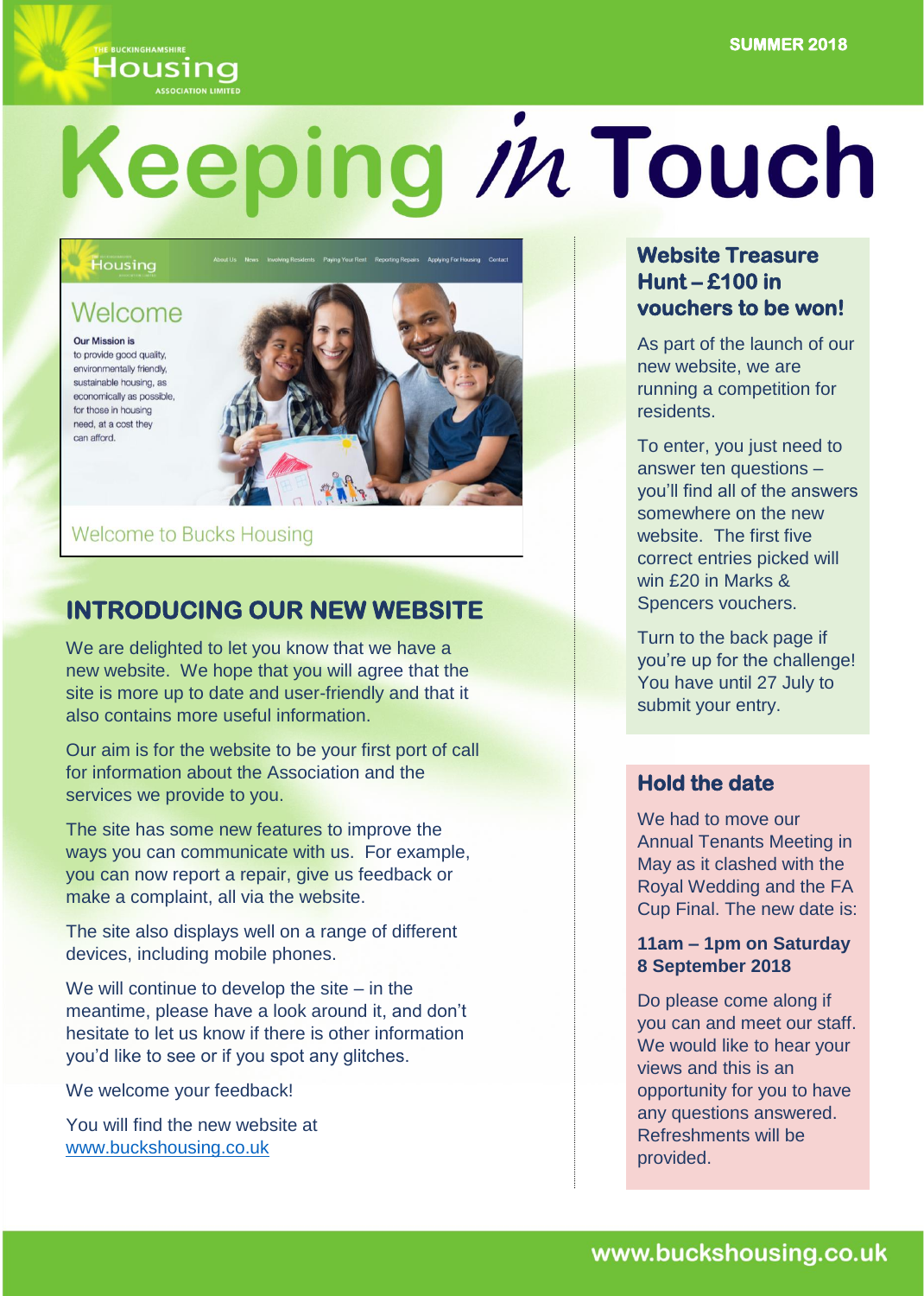# **WELCOMING OUR NEW TENANT BOARD MEMBER**



We are delighted to welcome Ruth Samuel to our Board of Management. As well as bringing valuable perspective as a tenant of the Association, with her background in education, training and mentoring, Ruth brings a wealth of skills and experience.

Paul Ricketts, Chair of Bucks Housing, said: '*In carrying out our work, we always try to put residents at the heart of everything we do. Having a resident on our Board really helps to ensure that our discussions and decisions always take account of the residents' point of view.'*

# **Staffing changes at Bucks Housing**

We have a new leadership team in place:



From left to right:

Phil Green, Chief Executive, who joined us in April 2017

Ali-Jarar Shah, Director of Finance & Resources, who joined us in June 2018

Nick Brake, Director of Operations. Nick has worked for the Association for ten years and has recently been promoted from his role of Senior Housing Manager.

We are also very pleased to welcome the following members of staff:



Ian Harwood - Maintenance Manager, who joined us in November 2017

Emma Whitley - Finance Assistant, who joined us in May 2018

### **Would you like to get more involved?**

In the last edition of *Keeping in Touch*, we outlined several other ways in which residents can become more involved at Bucks Housing.

In particular, if you are interested in joining our new Resident's Panel, which will meet four times per year, please do let us know.

If you don't have the time, or are not able, to come to meetings, then how about joining our Virtual Panel? This is a way for you to be involved without leaving your home!

We would love to hear from you – email [info@bucksha.co.uk](mailto:info@bucksha.co.uk) or telephone 01494 480340, if you are interested to know more.

#### **Goodbye to...**

We have also said goodbye recently to several long-standing members of staff:

Nigel Byrne – Maintenance **Manager** 

Lynda Langfield – Finance **Officer** 

John Nunn – Finance **Manager** 

Colette Woodbridge – Office Manager

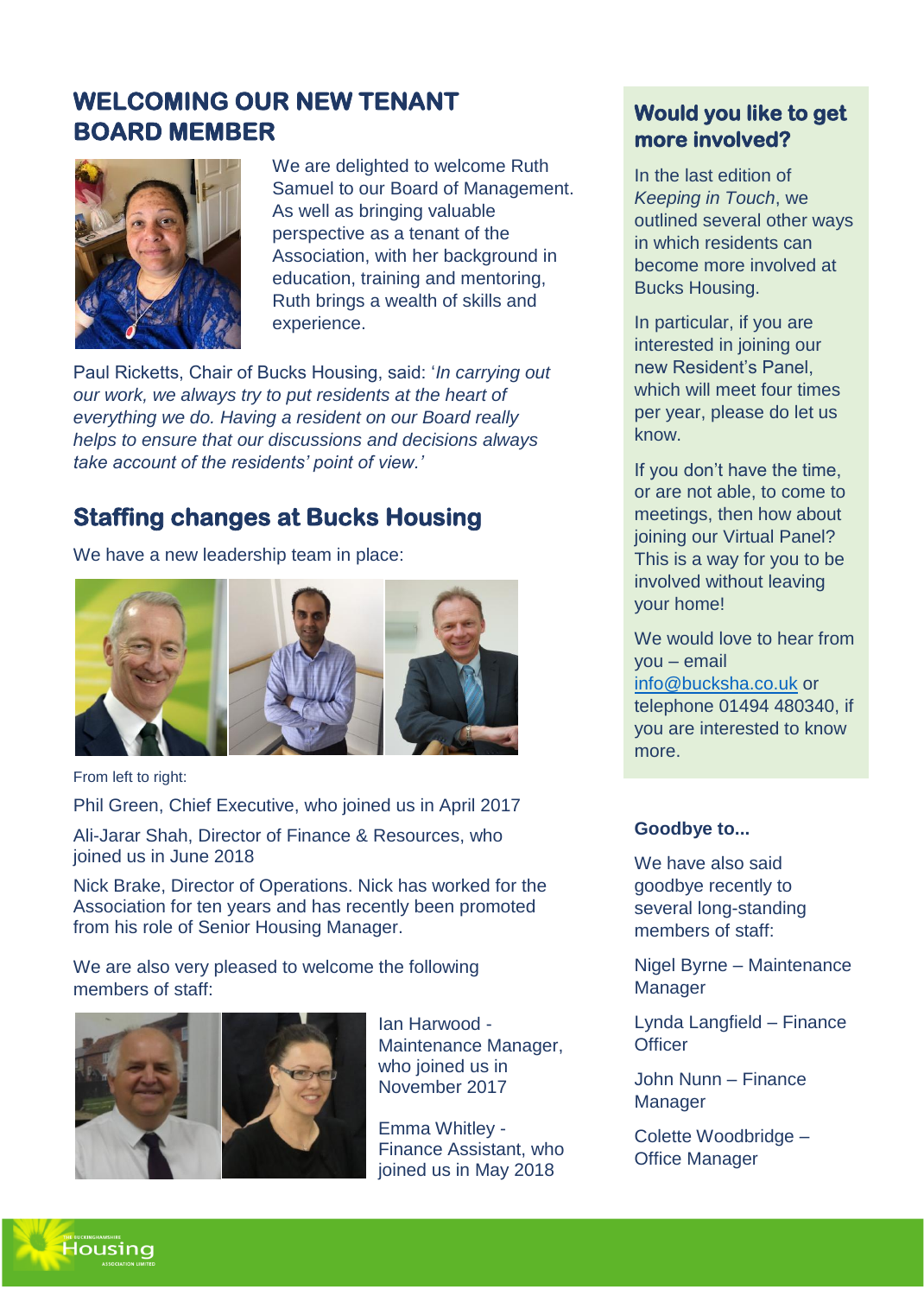

# **Investing in our properties**

We have recently completed a programme installing new composite front doors, UPVC rear doors and new windows to 24 properties in Slough. This work was carried out by Bowater Projects.

We have also recently appointed Kincraig Construction to carry out bathroom and / or kitchen refurbishments to 24 properties in High Wycombe and Slough.

We are undertaking a programme of stock condition surveys in order to identify those properties most in need of improvement works and to ensure we are targeting our resources in the most effective way.

#### **Beware of buying cheap**

We've had reports of problems that can be caused by using poor quality items in the home. For example:

- cheap batteries in smoke detectors which can explode
- fake i-phone chargers these can overheat when left plugged in causing damage to sockets
- cheap light bulbs if these blow, they can damage light fittings.

### **Keeping you safe**

The health and safety of our residents is our highest priority. There are some simple things that you can do to help us to keep you safe.

#### **Gas safety**

- Make sure you keep your annual gas safety check appointment, or contact us to rearrange
- If you are responsible for any gas appliances in your property, make sure they are regularly serviced
- Make sure that any vents or flues from your property are not blocked or obstructed
- Be sure to know how your carbon monoxide alarm works if you have one fitted.

#### **Electrical safety**

- Make sure you keep your five yearly electrical check appointment, or contact us to rearrange
- Do not carry out your own electrical repairs. System faults should be reported to us straight away. Contact an electrician if you think one of your own electrical appliances is damaged
- Do not overload or clutter electrical sockets
- Only use electrical items as intended e.g. don't use a hair dryer to defrost a freezer
- Do not store flammable or hazardous materials near electrical outlets
- Do not allow water, damp or moisture near to electrical outlets
- Do not leave working electrical appliances, such as the oven or iron, unsupervised.

#### **Fire safety**

- If you are in a block, make sure you know the fire safety plan and what action to take in case of fire
- Never leave burning candles unattended and never smoke in bed
- Chip pans are particularly dangerous if possible use a deep fat fryer. Never put water on a chip pan or oil fire. Instead turn off the cooker and cover the pan with a damp tea towel
- Never put water on an electrical fire
- Keep fire doors closed and not wedged open
- If you have a battery operated smoke alarm, make sure the batteries are changed regularly.